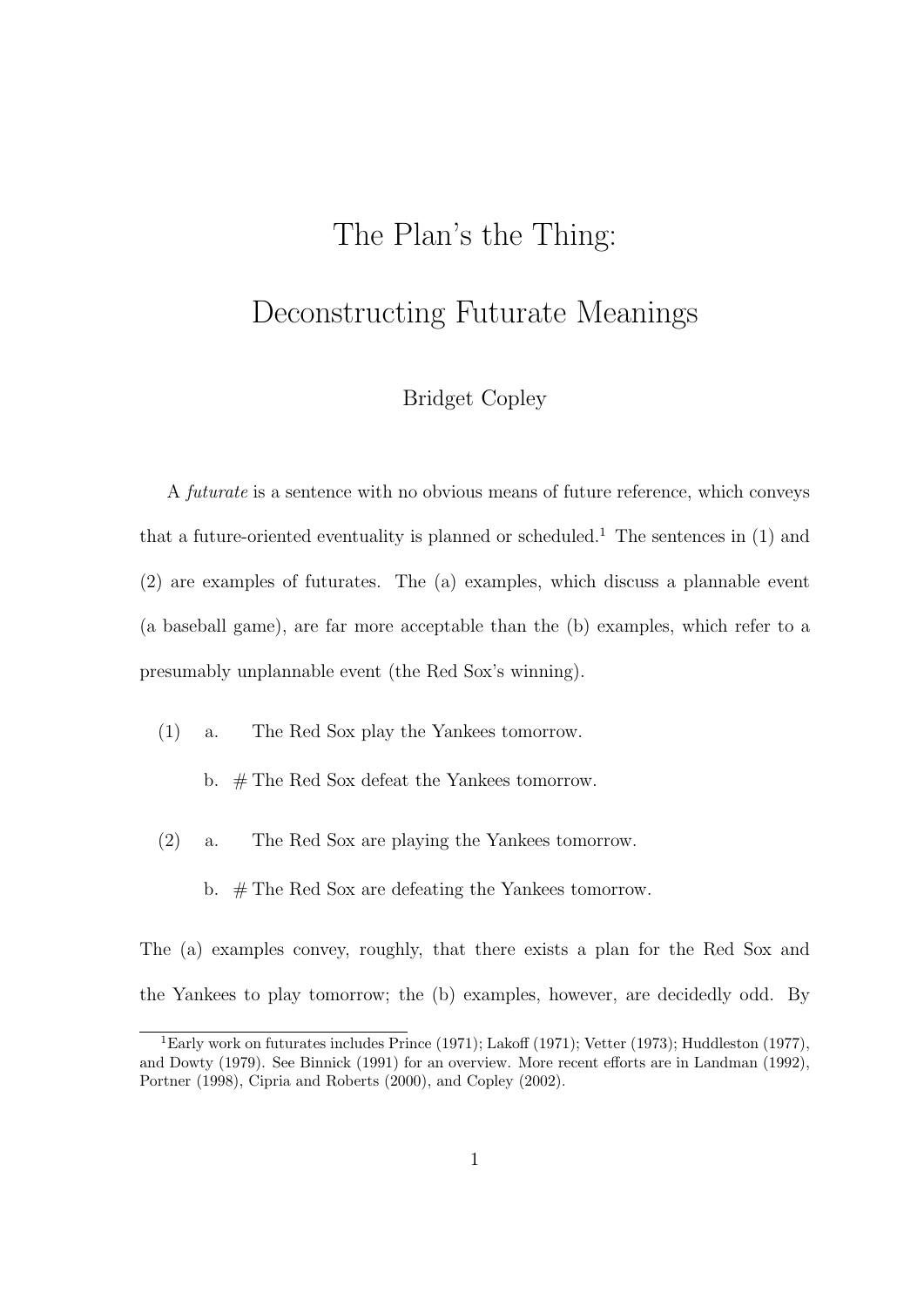comparison, there is nothing odd about (3).<sup>2</sup>

(3) The Red Sox will defeat the Yankees tomorrow.

The oddness of (1b) and (2b), as compared to (3), seems to stem from the fact that the winner of a baseball game is (usually) not decided ahead of time. The sentences in (1b) and (2b) improve markedly in a context where it is presupposed that the winner *can* be decided ahead of time, for instance, if we are allowed to consider the possibility that someone has fixed the game.

The central concern of these remarks will be to investigate the origin of this flavor of planning. As can be seen in (1) and (2), in English both simple and progressive forms can have futurate construals.<sup>3</sup> Cross-linguistically, while not all imperfective forms have futurate construals, most if not all forms with futurate construals seem to be imperfective forms. It has been proposed that imperfective semantics are responsible for futurate meaning (e.g., Dowty (1979); Cipria and Roberts (2000)). What these proposals have in common is the idea that a plan for an event can constitute an early stage of the event, and thus that imperfective sentence about the event can be true before the event has begun, while the event is only a gleam in someone's eye. This idea is likely to be correct. But it raises the question of why exactly a plan can count as an early stage for an event. To understand this, more must be known about how plans are involved in the meanings of futurates, and how they might be assimilated to more general semantic concepts. The evidence presented below will suggest

<sup>&</sup>lt;sup>2</sup>Yankees fans often report that (3) does seem a little odd to them, but the facts (www.mlb.com) suggest that this is just wishful thinking.

<sup>&</sup>lt;sup>3</sup>While there are differences between the meanings of these forms, they share a great deal (Copley, 2002). In this paper I will concentrate on the meaning of progressive futurates.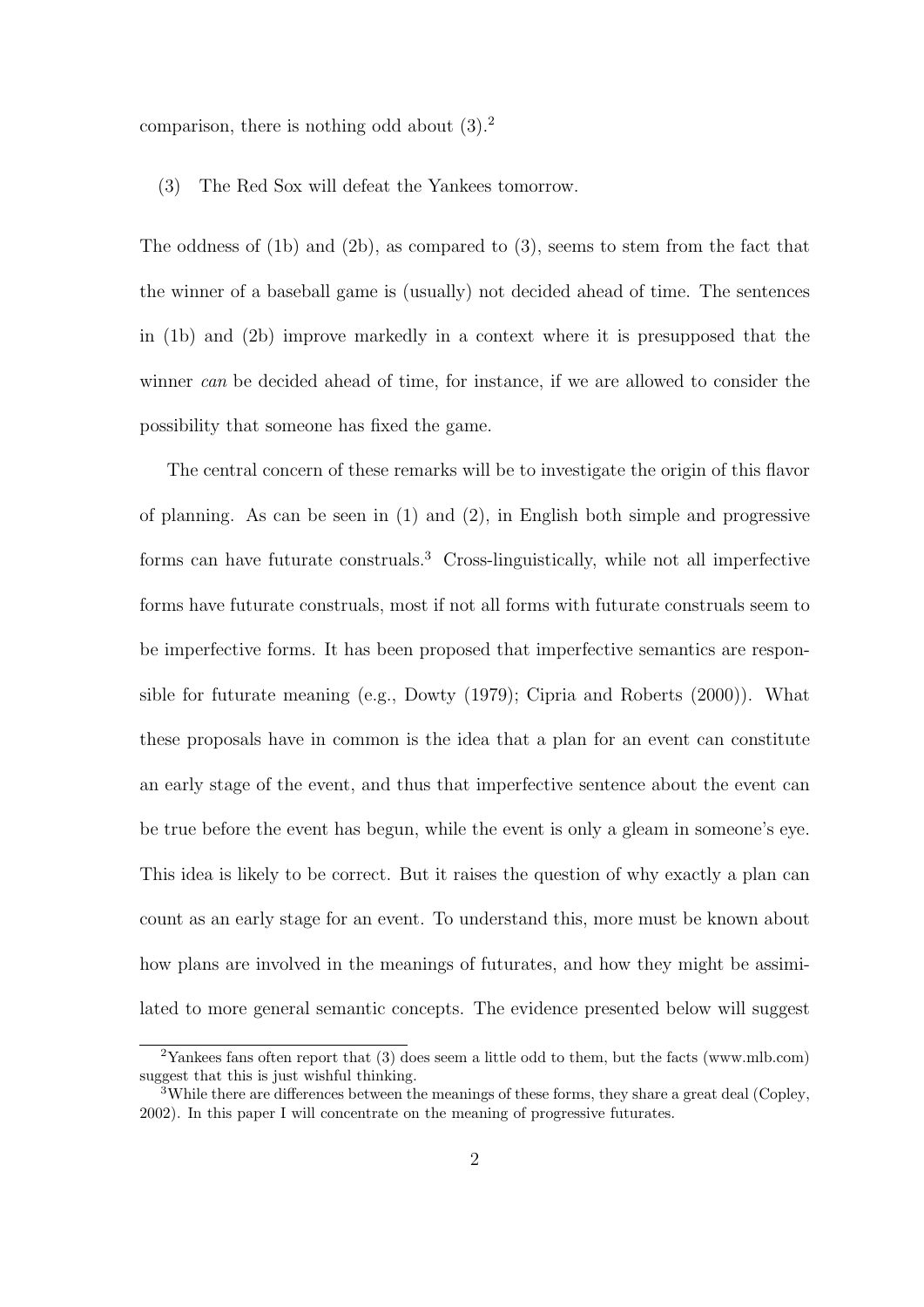that plans can be reduced to desires and abilities, bringing them into the realm of more familiar modal concepts, and making it easier to draw parallels to non-futurate construals of imperfectives.

## 1 An initial hypothesis and its problems

Consider again the futurate contrast in (2), repeated below as (4).

- (4) a. The Red Sox are playing the Yankees tomorrow.
	- b. # The Red Sox are defeating the Yankees tomorrow.

As noted above, the sentence in (4a) seems to say that there is a plan for the Red Sox to play the Yankees tomorrow. It seems that the existence of a plan in futurates matters, at the very least, to temporal predicates; the time over which the plan is asserted to hold is constrained by tense and can also be constrained by a temporal adverbial. The utterance in (5) seems to convey that at some time in the past, for a period of two weeks, there was a plan for the Red Sox to play the Yankees today.

(5) For two weeks, the Red Sox were playing the Yankees today.

The semantics of futurates will thus need to refer to at least the duration of the aforementioned plan. But what is the nature of the reference to the plan? Let us suppose, as an initial hypothesis, that a plan, as far as the grammar is concerned, is simply the conjunction of future-oriented propositions. For now I will not venture to say what might make any old conjunction of future-oriented propositions a plan. At least the propositions ought to be consistent with each other, for example. But let us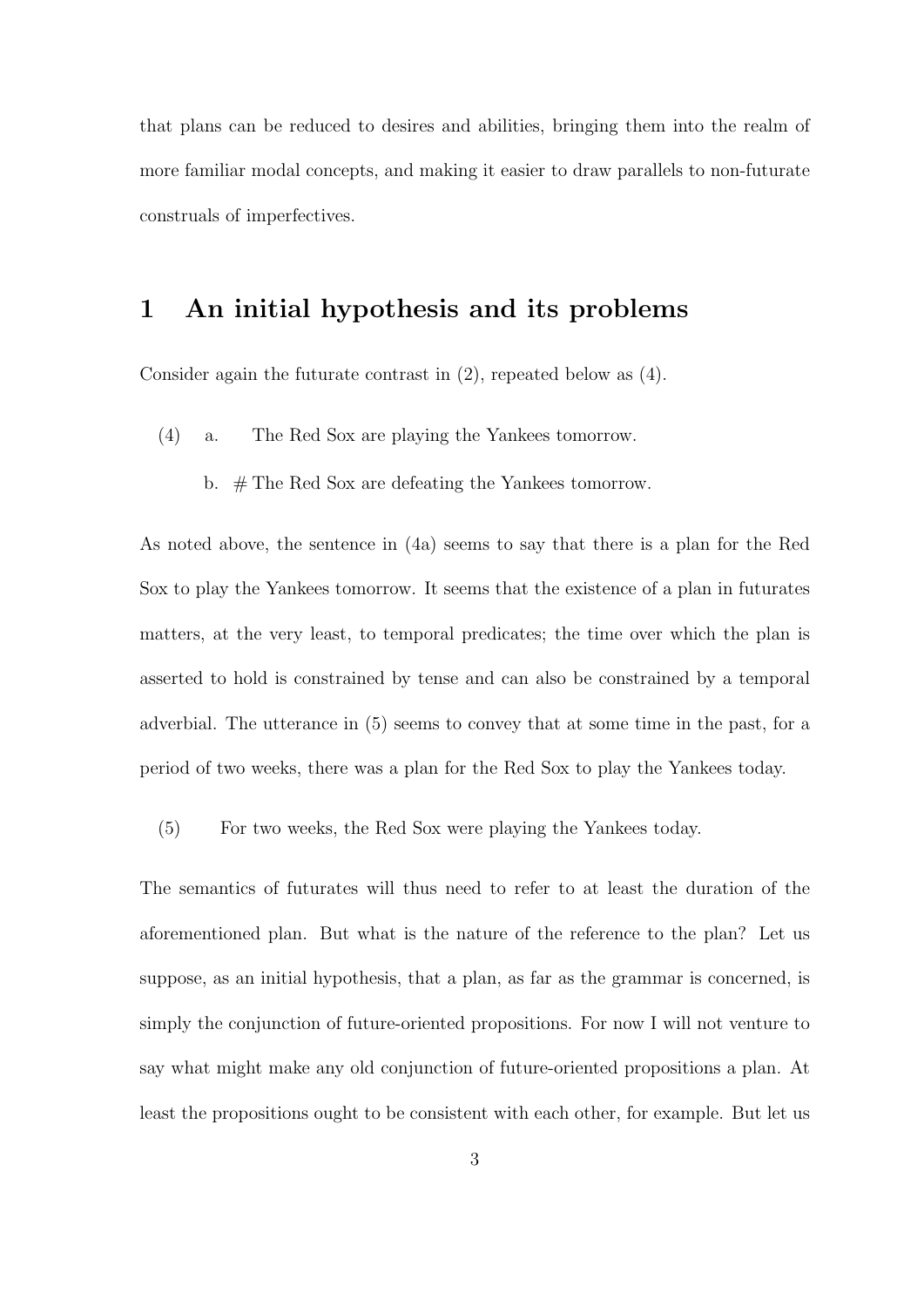suppose, for now, that whatever else makes a plan a plan, it is not manipulated by the semantics. (This supposition will, incidentally, turn out to be incorrect.)

If propositions are sets of worlds, we can define a plan as the joint intersection of a set of type  $\langle w,t \rangle$  propositions p, where each of these propositions is equal to a type  $\langle i, \langle \text{wt} \rangle \rangle$  proposition q applied to a future time.

(6) Definition of planhood (initial try)  $X_{wt}$  is a plan in w at t if  $X_{wt} = \bigcap \{p: p \in D_{\langle wt \rangle} \& \exists q \in D_{\langle i \langle wt \rangle \rangle}: [\exists t' > t: [p = q(t')] ]\}$ 

A plan then provides for p just in case all worlds in the plan are also in p.

(7) 
$$
\forall p \in D_{\text{w}t}, X_{wt} \text{ provides for } p \text{ iff } \forall w' \text{ such that } w' \in X_{wt}: [p(w')]
$$

We then define a futurate operator OP, as in  $(8)$  below, that takes a proposition, a world, and a time, and asserts that at that world and time there is a plan that provides for p.

(8) 
$$
OP = \lambda p \lambda w \lambda t \quad \exists X_{wt}: X_{wt} \text{ provides for } p
$$

This, then, is our initial hypothesis for the meaning of futurates:

(9) Initial hypothesis: Futurates assert that there is a plan that provides for p.

Of course, as with most initial hypotheses, the story is not this simple. There are two major problems.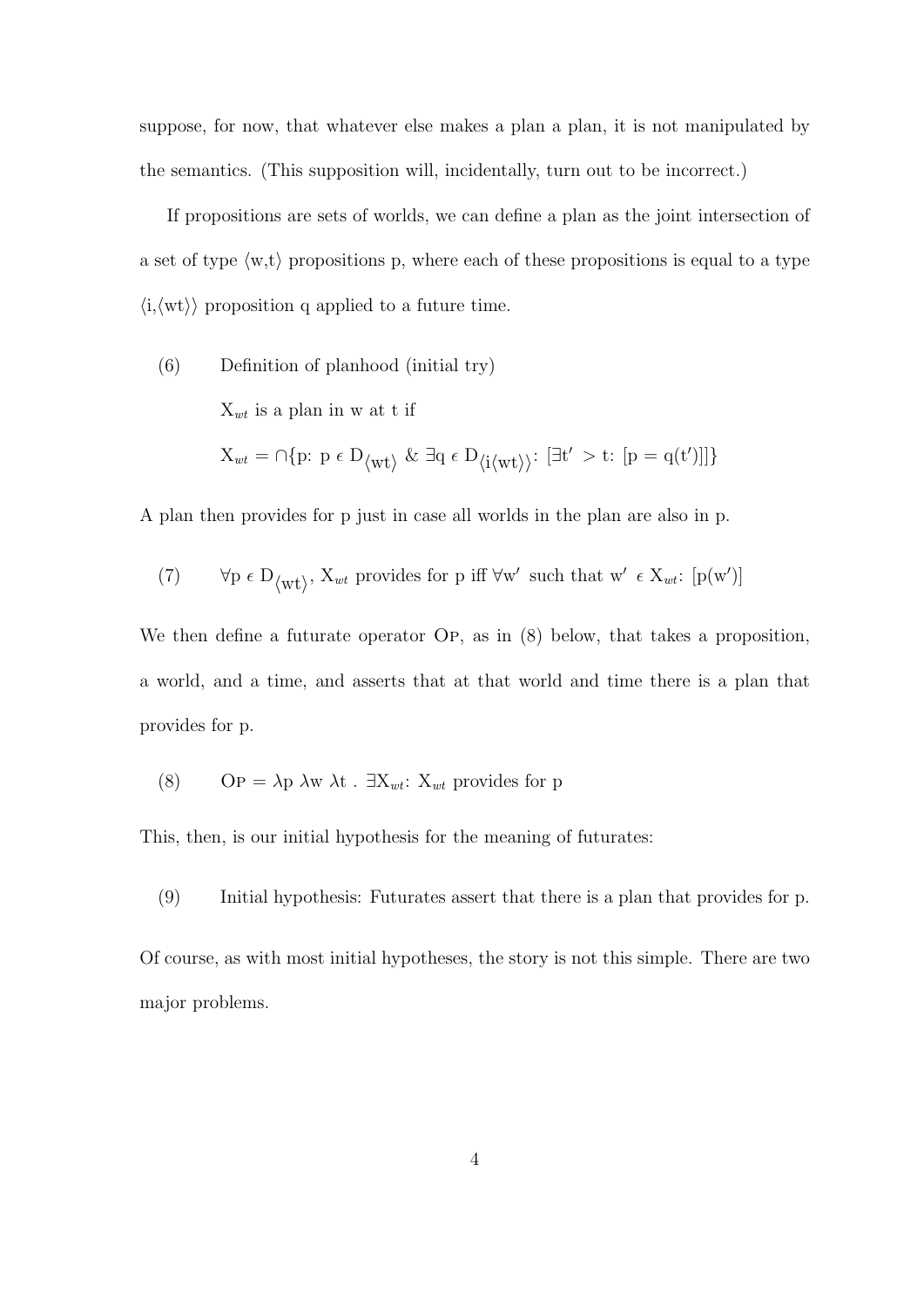### 1.1 Problem  $#1$ : The status of the plan

The first problem is that futurates do not really seem to *assert* the existence of a plan that provides for p. For if they did, we would expect (10a) to mean that there does not exist a plan for the Red Sox to play the Yankees tomorrow. But this meaning is not quite right. Suppose that Major League Baseball has not yet decided who plays whom tomorrow. Then neither  $(10a)$  nor  $(10b)$  is true.

- (10) a. The Red Sox aren't playing the Yankees tomorrow.
	- b. The Red Sox are playing the Yankees tomorrow.

So futurates apparently exclude the middle: in the case where there is no particular plan with anything to say about the Red Sox playing the Yankees, neither (10a) nor (10b) is true. This is in conflict with the proposed meaning for futurates, in which the negation ('There does not exist a plan that provides for the Red Sox to play the Yankees tomorrow') would be expected to be true in exactly this middle case.<sup>4</sup>

One possible solution to the problem in (10) would be to interpret negation below the futurate operator Op. Then (10a) would be predicted to mean something like 'There is a plan that provides for the Red Sox to not play the Yankees tomorrow.' But while this solution works for (10a), it is unavailable for biclausal cases such as (11), which have exactly the same problem.

(11) I doubt that the Red Sox play the Yankees tomorrow.

<sup>4</sup>For more on the future version of the Law of the Excluded Middle, see, e.g., van Fraassen (1966); Thomason (1970).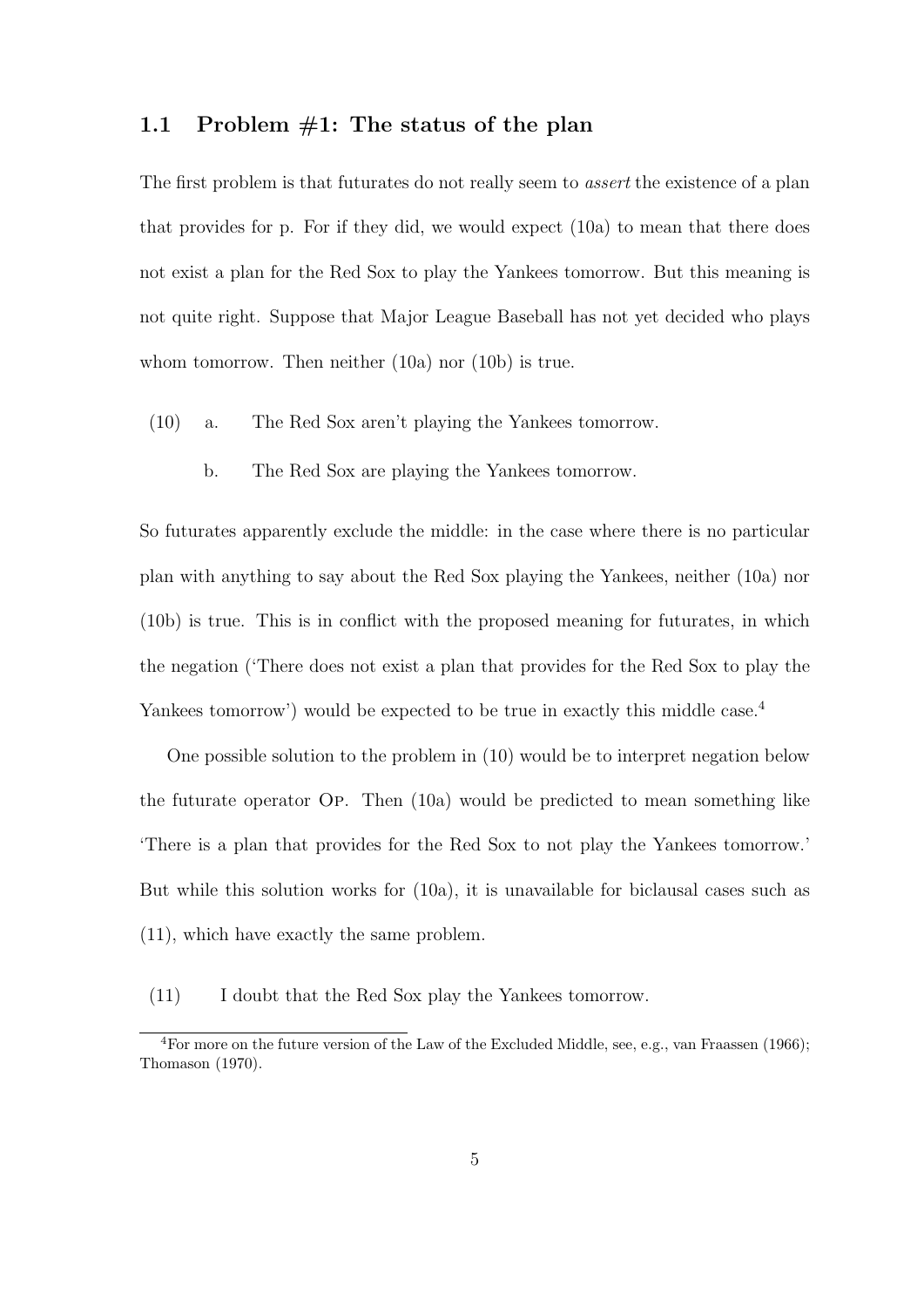What  $(11)$  seems to mean is that the speaker doubts that the plan provides for the Red Sox playing the Yankees tomorrow. That is, the speaker is of the opinion that the plan provides for the Red Sox to not play the Yankees tomorrow. So again, the middle is excluded, but the option of interpreting the proposed embedded-clause futurate operator over the matrix clause doubt is unavailable.

So p is either entailed by the plan, or inconsistent with the plan, but it cannot be merely consistent with it. And indeed, in a case where the matter is still under consideration by the relevant parties, it is neither true to say that the Red Sox play the Yankees tomorrow, nor that they do not play the Yankees tomorrow; we can only say that it has not been decided yet whether they do or not.

These facts suggest that futurates have a certain presupposition. The presupposition is that the plan provides either for p or for not-p; that is, that a p-eventuality is the sort of thing that is either planned to happen or planned to not happen. Call this the "excluded middle presupposition":

(12) Excluded middle presupposition: The plan either provides for p or for notp.

This idea makes sense of the judgments in (13) in terms of a presupposition failure (a failure that, again, is ameliorated if we can suppose that the eventualities in question are in fact part of someone's plan).

- (13) a. # The Red Sox are defeating the Yankees tomorrow.
	- b.  $#$  It's raining tomorrow.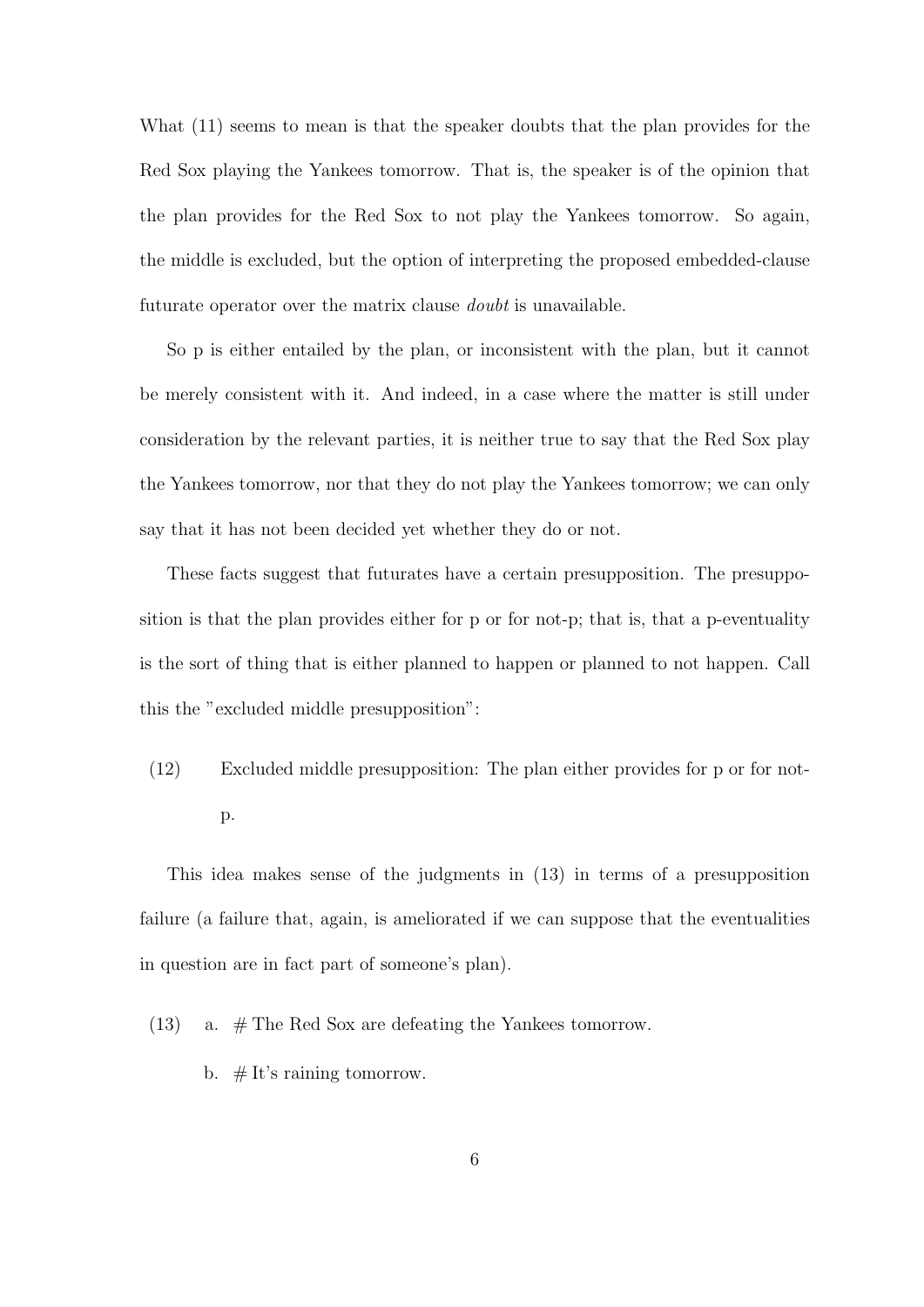It is not yet clear where this presupposition would fit in compositionally. I will raise this question again below, since the solution to the second problem will prove relevant to this issue.

### 1.2 Problem #2: Speaker confidence

Recall the initial hypothesis for futurate meaning: that futurates assert the existence of a plan that provides for p. The second problem with this hypothesis is that futurates commit the speaker to the belief that the eventuality in question will in fact occur, as shown in  $(14a)$ <sup>5</sup>. This would be surprising under our initial hypothesis, as there is no problem with asserting, as in (14b), that there is a plan that provides for p but you don't think it will happen.

- (14) a.  $\#$  The Red Sox play the Yankees tomorrow, but they won't/might not.
	- b. There is a plan for the Red Sox to play the Yankees tomorrow, but they won't/might not.

If the assertion of the futurate in (14a) really is just that the plan exists, it is not clear why spelling it out that there is a plan, as in (14b), should be any different. Yet the futurate shows a conflict with denying that the eventuality will happen, while the explicit assertion that there is a plan does not. Our initial hypothesis cannot account for this difference.

<sup>&</sup>lt;sup>5</sup>This fact seems not to have been discussed in the literature prior to Copley (2002), and indeed I know of no other analyses that can account for it. Thanks to Sabine Iatridou (p.c.) for originally bringing this kind of example to my attention.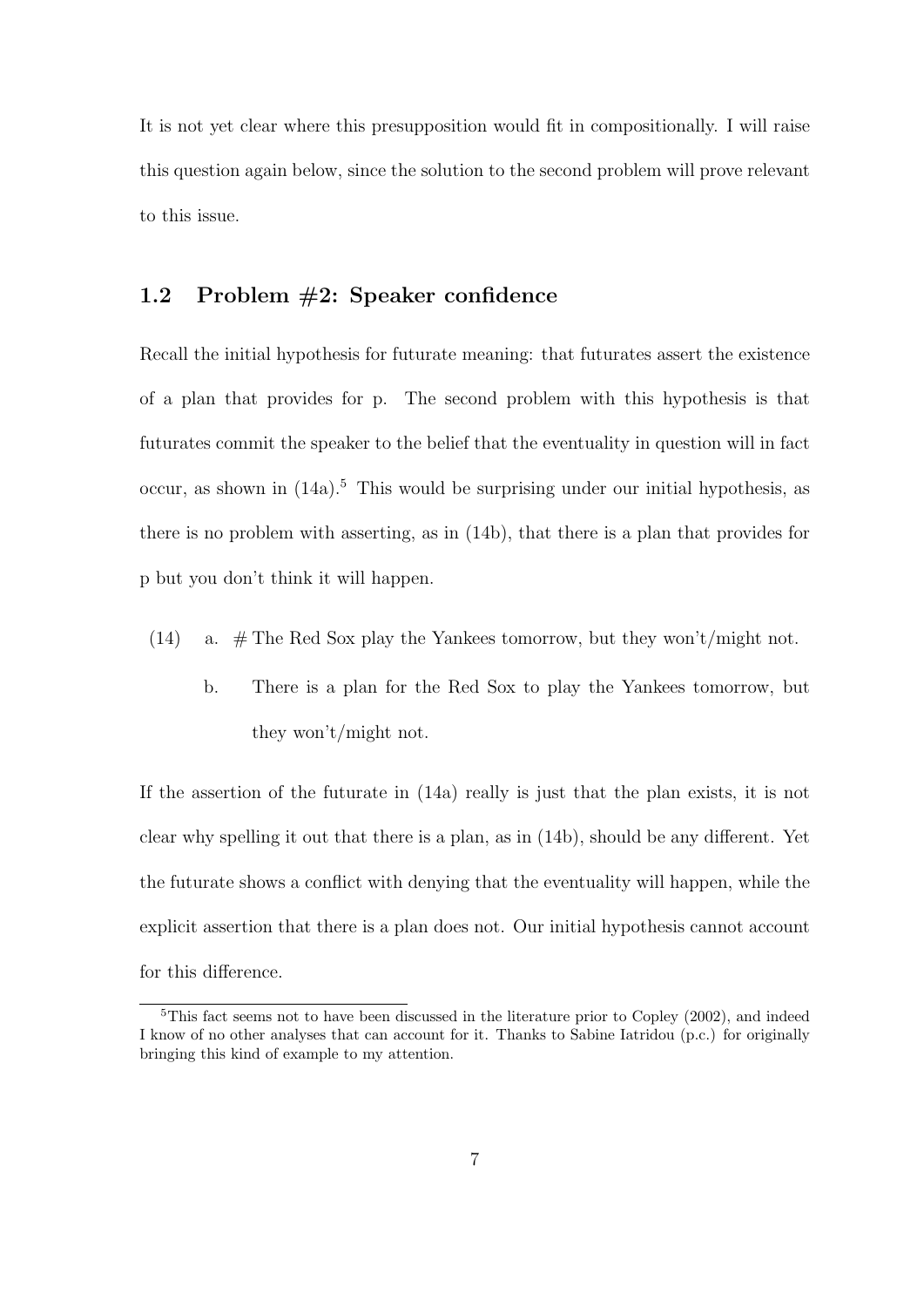Could this problem be solved by adding as part of the assertion contributed by the future operator, an assertion reflecting speaker confidence that the plan will be realized? It turns out that this move will not work. In past tense futurates, the realization of the plan does not seem to be part of the assertion, as shown below in (15). Past tense futurates do not commit the speaker to the belief that the plan was or will be realized.<sup>6</sup>

(15) The Red Sox were playing the Yankees tomorrow, but now they won't.

So assertion of the realization of the plan is apparently not an option for explaining the contrast in (14).

## 2 Getting smarter about plans

What went wrong with the idea that futurates assert the existence of a plan that provides for p? Consider the problematic examples again.

(16) a.  $\#$ I doubt that the Red Sox are playing the Yankees tomorrow.

b. # The Red Sox are playing the Yankees tomorrow but they might not.

The first problem is that (16a) appears to have a presupposition that the eventuality be of a kind that could, in principle, be planned. The second problem, the unacceptability of (16b), seems to indicate that the speaker of a futurate has some high level of confidence that the future eventuality will happen.

<sup>&</sup>lt;sup>6</sup>Incidentally, past tense is one environment where progressive and simple futurates differ; simple futurates are extremely marked, if not impossible, in the past tense: i. #The Red Sox played the Yankees tomorrow.

These past simple futurates do improve under sequence of tense and in narrative contexts, but the contrast is very striking. This fact has long been noted but remains unexplained.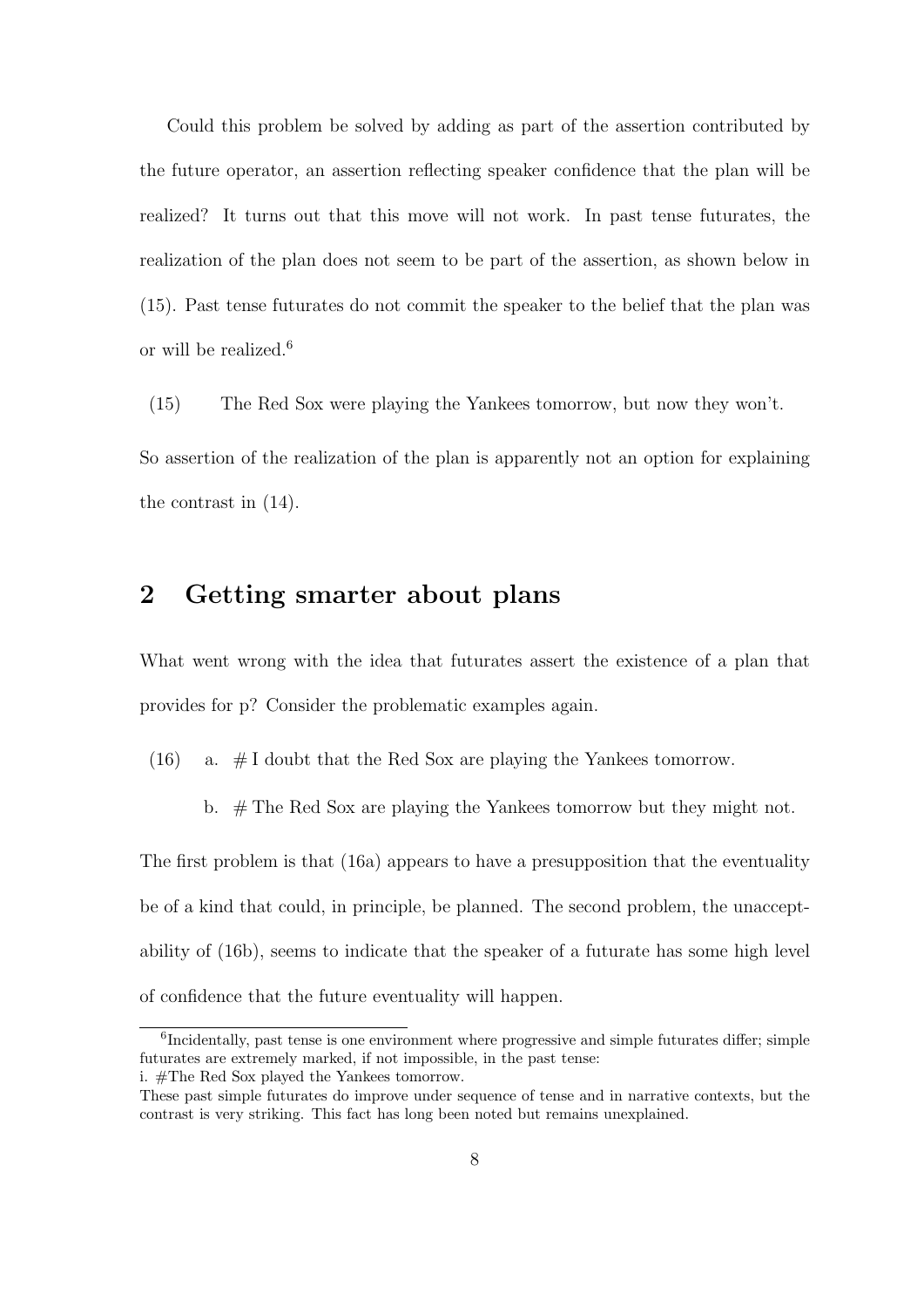In order to solve these problems, we will need to know something more about plans than that merely they are sets of future-oriented propositions. This is clearest in the case of the first problem; we apparently need to care whether or not a p-eventuality is something that could be planned. Some eventualities can be planned, it seems, and some can't, and this is relevant. Since any future-oriented proposition trivially *could* be included in a set of future-oriented propositions, we must have a more restrictive definition of what it is to be a plan.

In the second problem, too, this issue arises. Above I have argued that the speaker confidence cannot be part of the assertion of a futurate. Suppose instead that the confidence is a presupposition; that the speaker of a futurate presupposes that the eventuality will actually happen, and that there is some sort of context shift that allows the past tense futurate to be truly asserted even when the speaker goes on to deny that the event will actually happen. But this attempt does not provide satisfactory results either, as Vetter (1973) argues. If there were such a presupposition, the sentence in (16b) would deny its own presupposition, because the presupposition of the embedded clause would also be a presupposition of the matrix. Consider (17), for example:

#### (17) I doubt that John has quit smoking.

The matrix clause, like the embedded clause, presupposes that John smoked at one time; this property is a general property of attitude sentences (Karttunen, 1974; Heim, 1992). Vetter argues that the same kind of presupposition projection is at work in (11), repeated below as (18).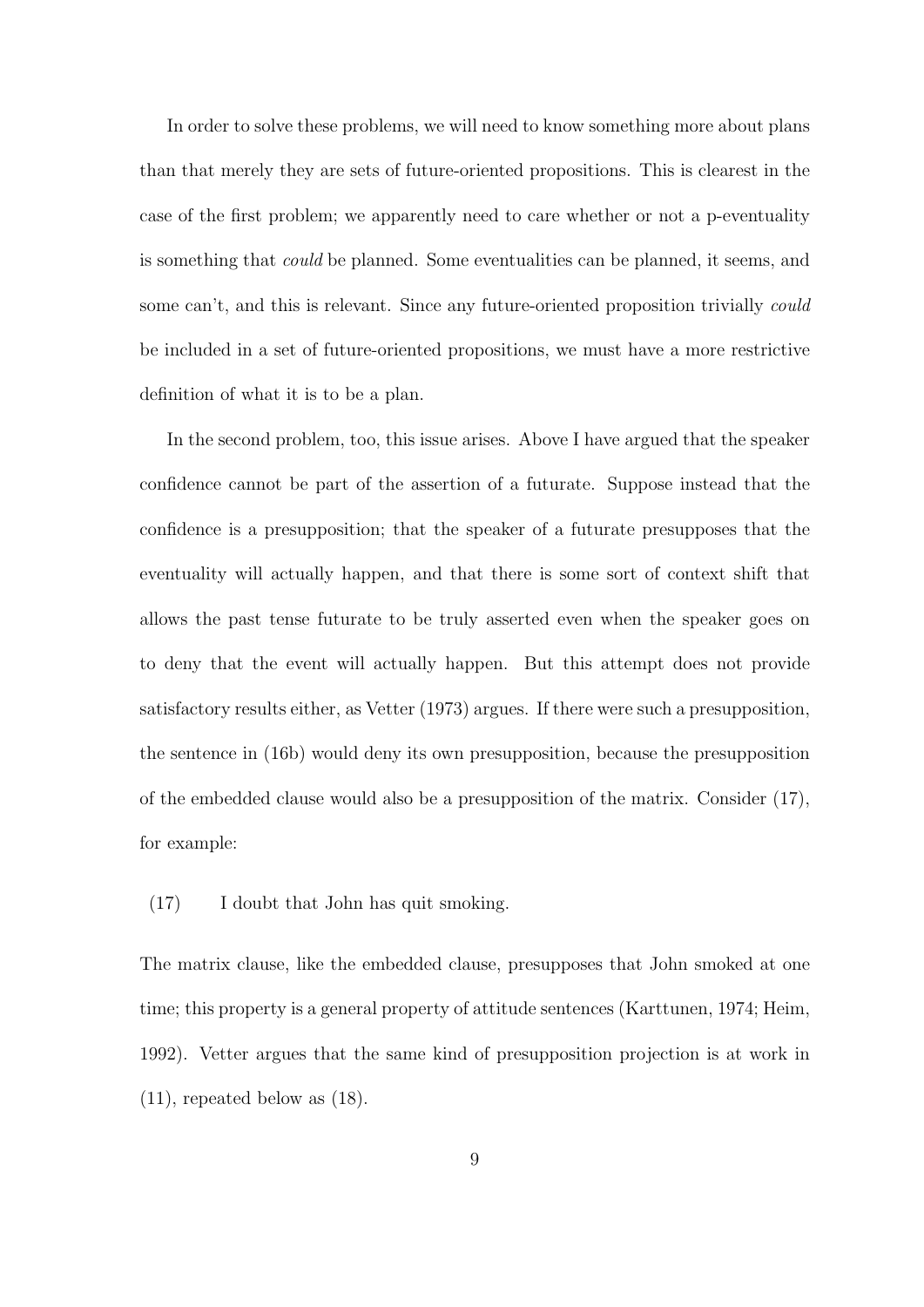(18) I doubt that the Red Sox are playing the Yankees tomorrow.

Thus the sincere utterer of (18) would doubt whether the Red Sox would play, but presuppose that the speaker was sure that they would play.

Likewise, a putative presupposition of speaker confidence would be totally inappropriate for futurate questions, as in (19). We certainly would not want the speaker of (19) to be presupposing that the Red Sox are playing the Yankees tomorrow.

(19) Are the Red Sox playing the Yankees tomorrow?

Therefore, following Vetter, I conclude that a presupposition of speaker confidence is not the correct presupposition for futurates.

The appropriate presupposition, rather, seems to be a conditional one: the speaker is certain that if the plan says the Red Sox play the Yankees tomorrow, they will. This can be both a presupposition of the embedded clause and the matrix clause without contradiction, and it would yield the correct judgments. Furthermore, a conditional presupposition of this sort would also solve the first problem, by providing a source for the excluded middle presupposition. Recall that there seemed to be a presupposition that either p is planned or not-p is planned. As long as plans are assumed to be exhaustive, the excluded middle presupposition would be subsumed under this conditional presupposition; a p-eventuality must be the sort of thing that can be planned. So a conditional presupposition seems appropriate.

(20) Conditional presupposition: If p is planned, p will happen.

But if that is so, again we must specify more about the plan than we have so far done. If a plan is just a set of future-oriented propositions, then futurates should be able to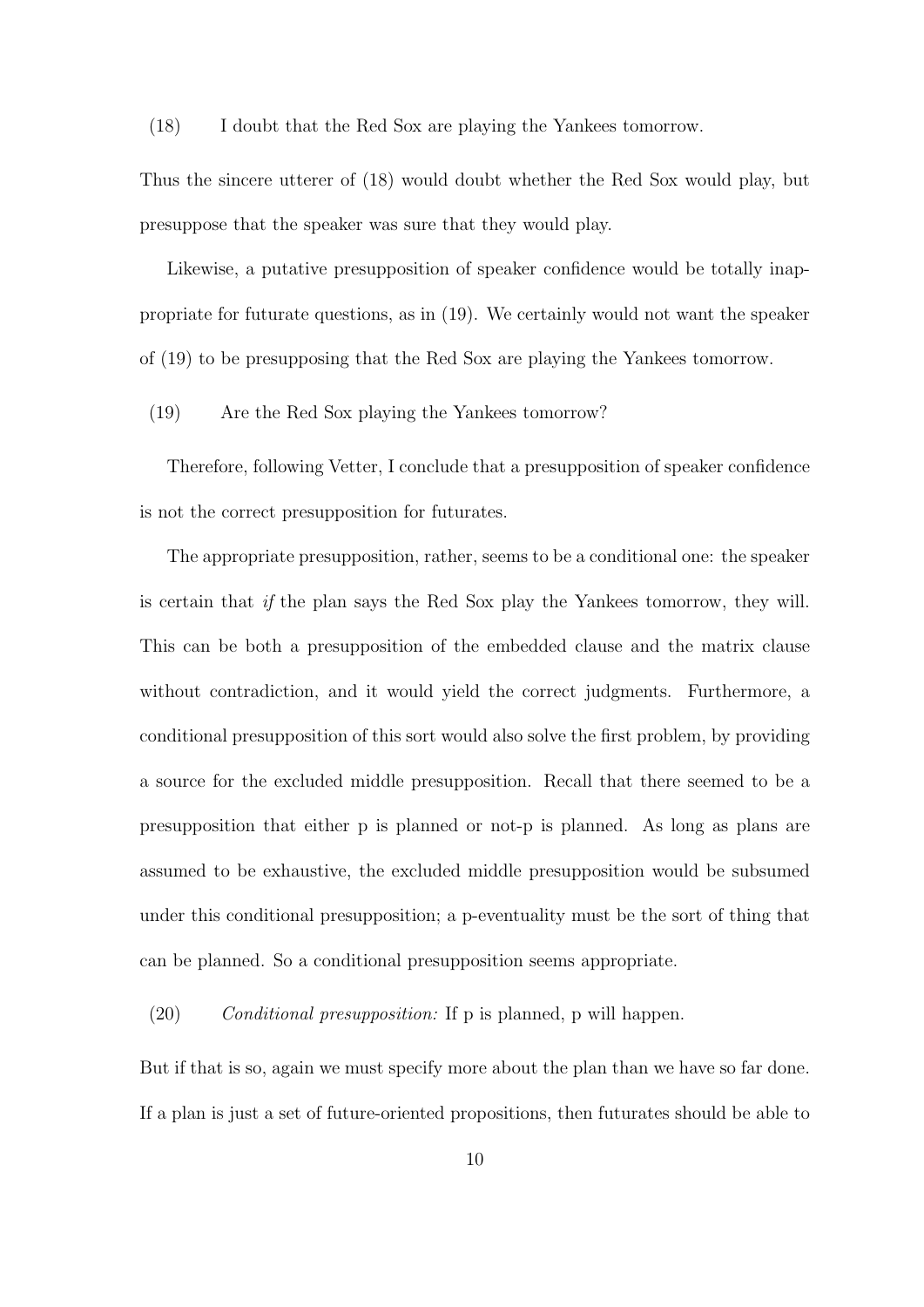vary as to whether their plans consist only of propositions describing eventualities that will actually turn out to happen, or only of those that will not turn out to happen, or a combination of both. Thus there should be no conditional presupposition, and no excluded middle. But this conclusion contradicts the observed facts. Therefore, once again, we need a more restrictive definition of a plan than merely an arbitrary set of future-oriented propositions; ideally, this definition should be expressed in terms of more primitive semantic concepts. So to that end, let us consider in more detail our intuitions about plans.

### 3 Intuitions about plans

If we consider what we know about plans aside from their being sets of future-oriented propositions, we might come up with the following three initial intuitions:

- 1. A certain entity has a desire for the plan to be realized.
- 2. The entity has the ability to see that the plan is realized.
- 3. Plans can change, since desires and abilities can change.

I take these intuitions, without argument, to be a reasonably good starting point. Unpacking them will motivate a theory of plans in more familiar semantic terms.

### 3.1 On being committed

The first intuition on the list is that the person making the plan for p must somehow want p to happen. However, an entity can have a plan and intend to carry it out, seemingly without actually wanting to, as in (21).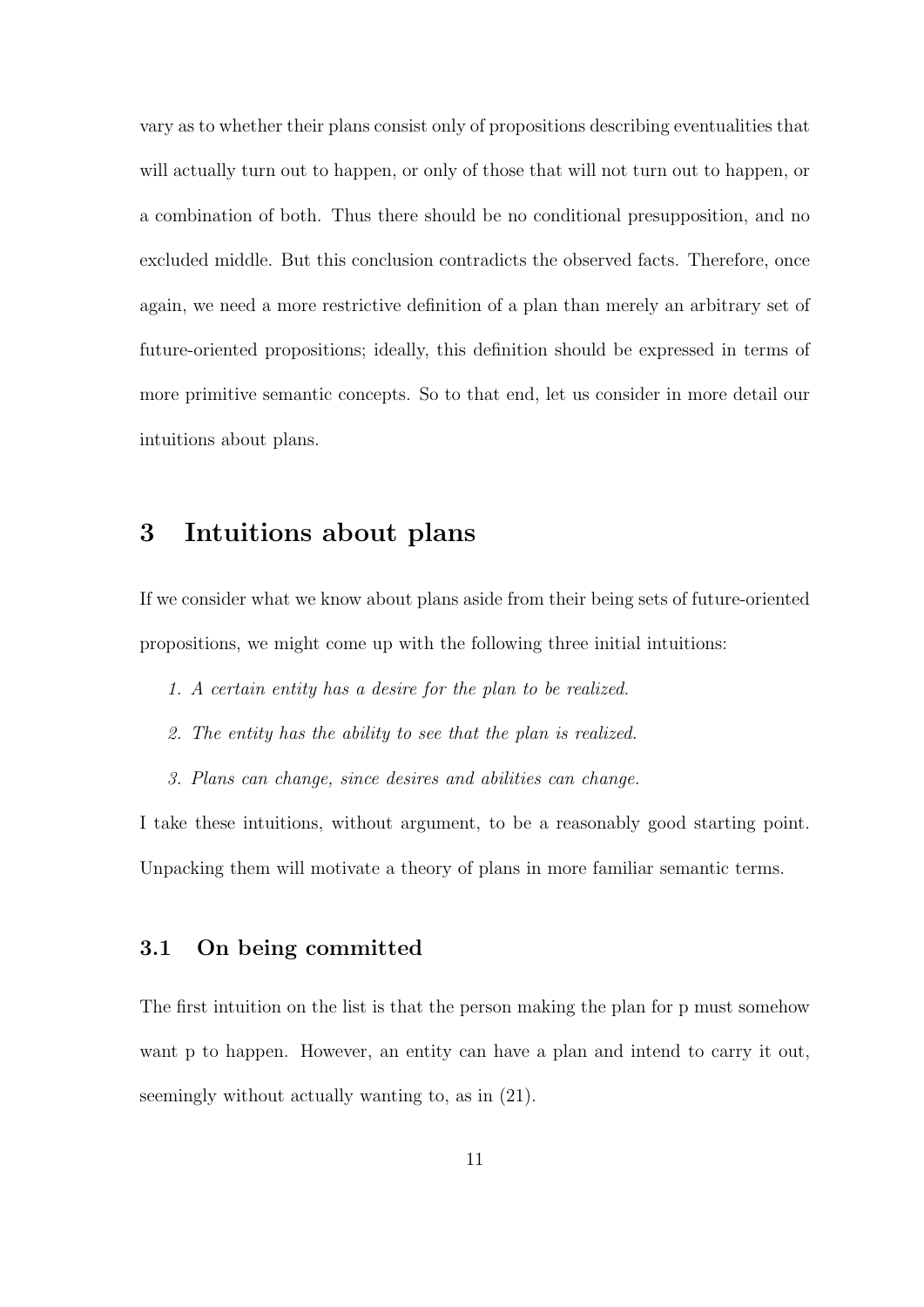(21) I'm doing laundry tomorrow, even though I don't want to.

Is there a problem, then, with the naive intuition?

I think we can safely say that there is no substantive problem here, on the strength of Kratzer's discussion of a parallel issue (Kratzer, 1991). Here is a version of Kratzer's point. Suppose that I only have enough clean clothes to make it through tomorrow. Suppose also that the propositions in (22) are true.

- (22) a. I want to have clean clothes.
	- b. I don't want  $(=$  want not) to do my laundry.
	- c. I don't want to (= want to not) have someone else do my laundry.
	- d. I don't want to  $(=$  want to not) buy new clothes.

Assuming that the only ways I am going to get clean clothing are by washing my clothes myself, having someone else do it for me, or buying something new to wear, then there is no world in which all of the desires expressed in (22) are true, because taken together they are contradictory. And yet the desires in (22) are perfectly natural simultaneous desires.

The introduction of gradable modality into the modal framework allows us to model contradictory desires such as those in (22). The idea is that my desires in (22) — and desires in general — do not all have equal weight. In the present instance, suppose that above all else I would like to avoid buying new clothes. Next most important to me is to avoid having someone else do my laundry. Having clean clothes is my next priority, and avoiding doing the laundry myself is least important. In such a scenario, it is obvious that my best course of action is to resign myself to doing my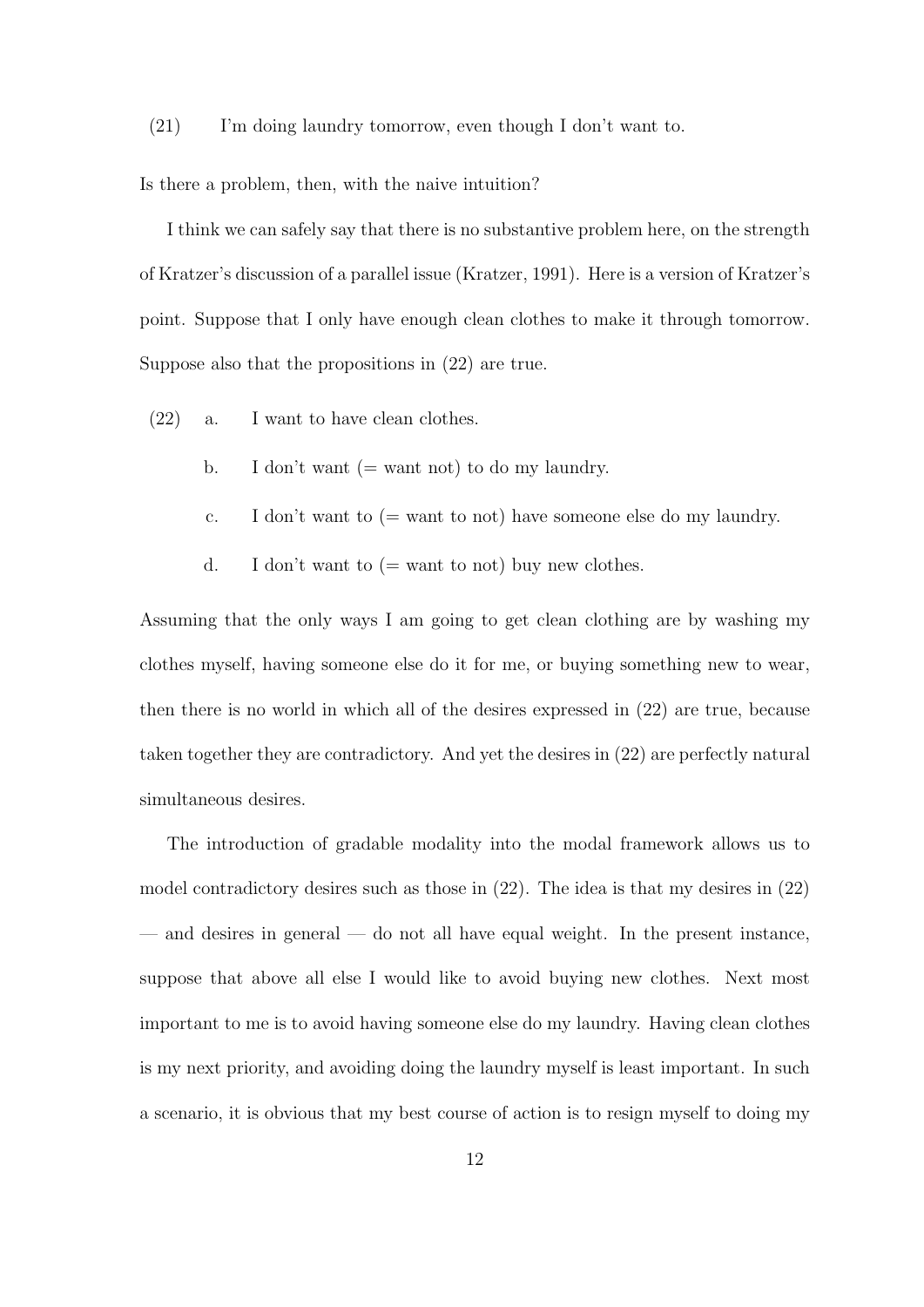laundry. Thus the utterance in (23) expresses a true proposition.

(23) I should do laundry tomorrow, even though I don't want to.

Now we alter the theory of modals to get (23) to turn out true. In Kratzer's terminology, the conversational background consisting of the propositions expressed in (22) provides an ordering source on the accessible worlds being quantified over. The ordering source partitions the worlds into sets, and ranks them according to how well they agree with the conversational background. In our case, for instance, worlds in which I do my own laundry are the best possible worlds; worlds in which I buy new clothes so I can have something to wear tomorrow, are the worst.

The modal *should* is approximated by universal quantification over not the set of accessible worlds, but the set of best accessible worlds. On all those worlds, I do my laundry. Thus the reason that (23) comes out true is not that my desires are not involved in the evaluation of the should clause, but that should takes into account my "net" desires, while *want* does not.

This mechanism works equally well to explain why (21), repeated below as (23), is true, not contradictory.

(24) I'm doing laundry tomorrow, even though I don't want to.

We might therefore revise the statement of the intuition to say that the following is true of an entity making a plan for p: p is true in all the worlds that are optimal according to an ordering source given by the entity's desires. Then a fact about an entity's plan for p is that p is true on all the worlds consistent with the entity's net desires, which we might also term commitments.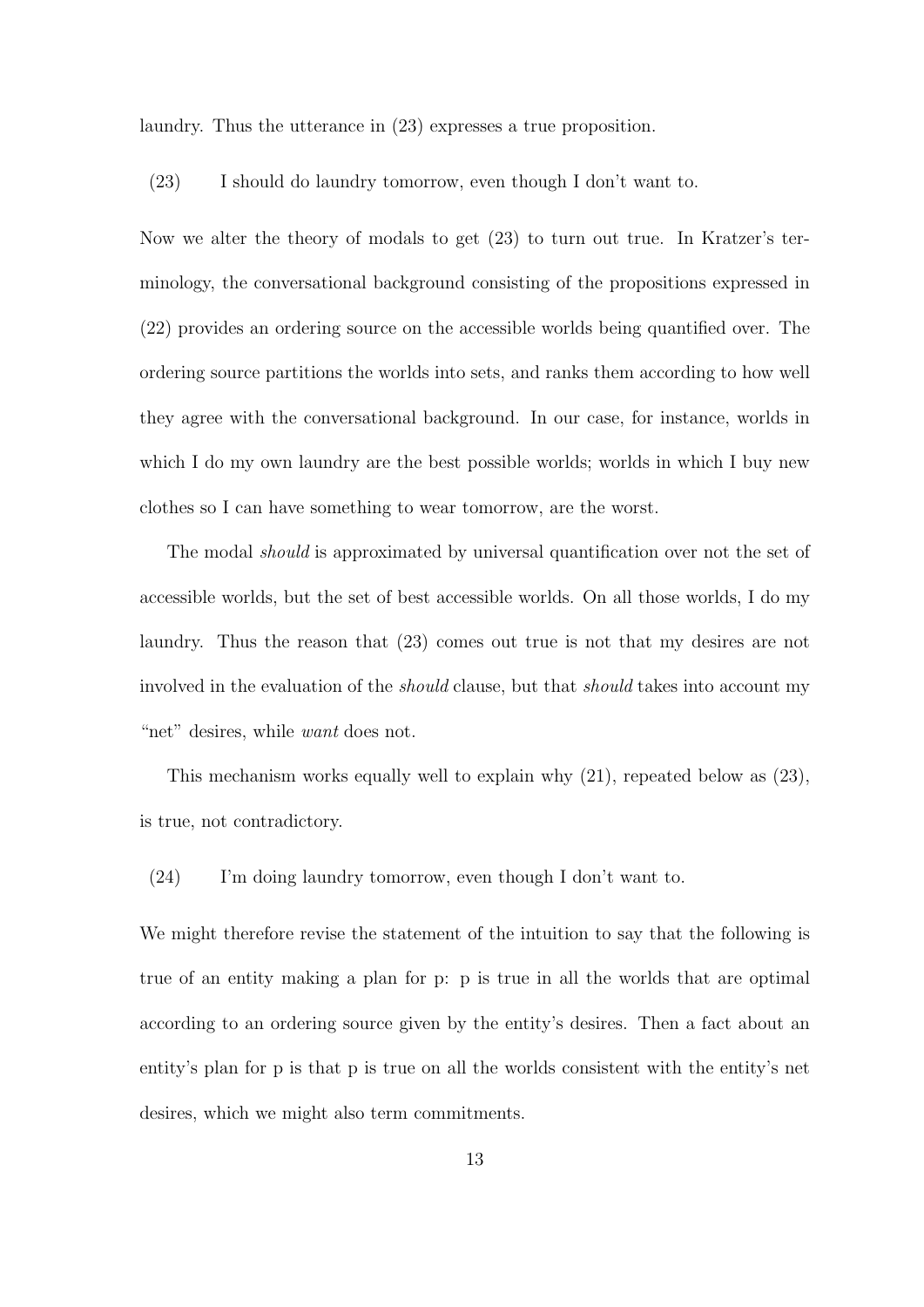#### 3.2 On ability

The second intuition about plans was that the entity making the plan, if it is a valid plan, has the ability to see that the plan is realized. To demonstrate the role of this claim, suppose that my five-year-old cousin Max utters the sentence in (25a) and his mother Chelsea says the one in (25b).

- (25) a. We're seeing Spiderman tomorrow.
	- b. We are not seeing Spiderman tomorrow.

Max is clearly mistaken in uttering (25a). He could in fact be mistaken in either of two ways. He could be making a mistake about his mother's commitments, still accepting that she is the one with the ability to determine which movie the family will see. In that case, he will probably correct his belief upon hearing what his mother has to say on the subject.

On the other hand, being a five-year-old, he could equally be under the misapprehension that he has the authority to make plans for the family. On that scenario, he wants to see Spiderman (that is, he is committed to it), and believes that he has the ability to make that happen, so that his mother's comment may well not change his belief.

But it is Chelsea and not Max, of course, who really has the ability to say what the family does. For a certain class of eventualities, if she wants an eventuality to happen, it happens. And equally, if she doesn't want an eventuality to happen, it doesn't happen. What Mom says, goes, or at least, is presupposed to go.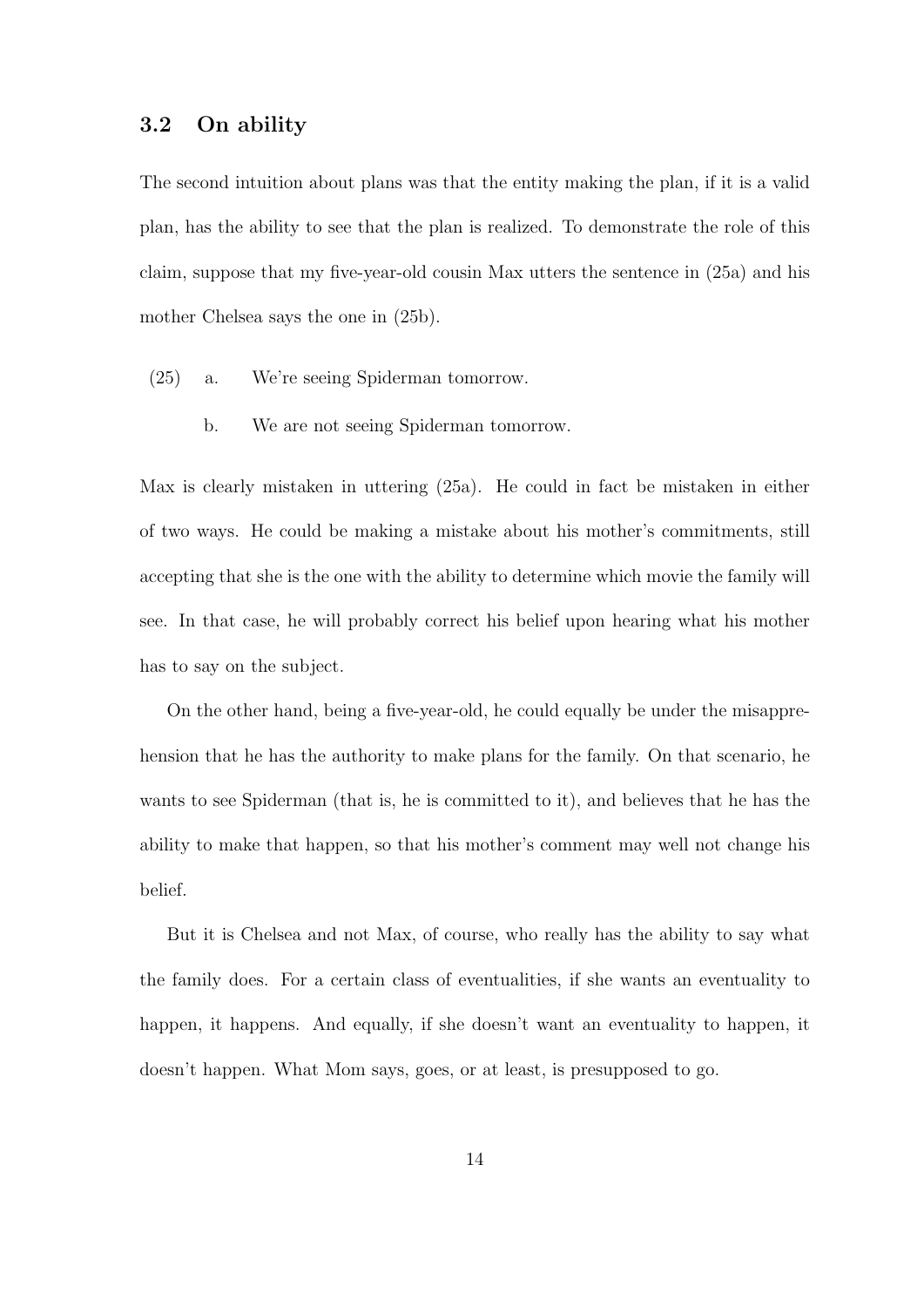### 3.3 On changes

But plans do not always get realized. One way they might fail to be realized is because the person doing the planning might change their mind. The other way is because their abilities might change; i.e., the best laid schemes of mice and men might go, as they so often do, awry. We may presuppose that Mom has the ability to say what goes, but it can happen that somewhere along the way, something unexpected, and more powerful, disrupts her plans. Chelsea may, for example, utter the sentence in (26), but if there are flash floods and they cannot get to the theatre the next day, what she ordained did not happen.

#### (26) We're seeing Scooby Doo tomorrow.

This kind of thing happens now and then. It does not shake our belief in Chelsea's authority as a mother if there happens to be a flash flood just as they start out for the movie theatre. We still want to presuppose that what Mom and Dad say about certain events, goes, all else being equal.<sup>7</sup> This kind of ceteris paribus restriction on the possible worlds being considered is a familiar one, seen throughout the modal literature (e.g., Stalnaker, 1968; Lewis, 1986; Kratzer, 1991). Dowty (1979) invokes it for progressives by delimiting a set of "inertial worlds," which is roughly the set of worlds on which things proceed normally. This restriction also applies to commitments: We assume that they will not change, even though we recognize that they could.

<sup>7</sup>What if Mom and Dad disagree? If they are really sharing control they probably won't talk about the possible options using futurates. The reader can verify this by trying some futurates on his or her significant other.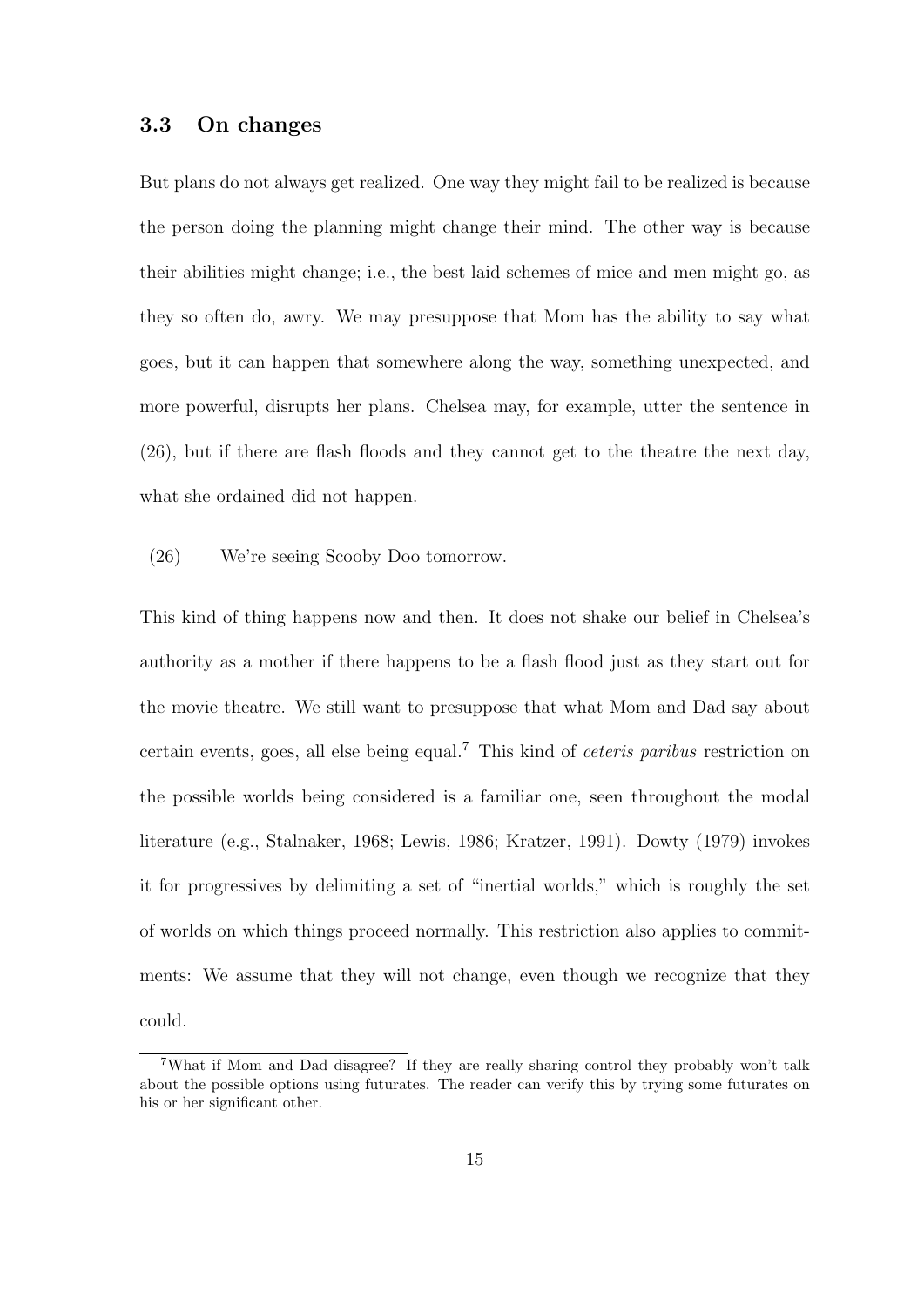### 4 Proposal

Having unpacked plans in terms of desires and abilities and the fact that either of these can change, we will now incorporate these intuitions into the semantics of futurates.

The initial hypothesis was that futurates assert the existence of a plan that provides for p. Recall once more the examples that were problematic for this hypothesis:

- (27) a.  $#$  I doubt that the Red Sox are playing the Yankees tomorrow.
	- b. # The Red Sox are playing the Yankees tomorrow but they might not.

The example in (27a) mysteriously excluded the middle, and the example in (27b) was mysteriously contradictory. I attributed these problems to an inadequate understanding of plans. If the presupposition in (28) could be added, however, all would be well.

(28) Conditional presupposition: If p is planned, p will happen.

(28), of course, could be stipulated, but we wanted to know whether it followed from some more basic properties of plans.

The intuitions fleshed out above regarding the entities behind the plans will now prove to be of use in augmenting our representation of plans to account for (27a) and (27b). Before we start, let us agree to call the entity who makes a plan a director. As we have seen, the director need not be the subject of the sentence; for now let's suppose that a director is supplied contextually. Directors must be animate; they may also be plural individuals (e.g., Major League Baseball and Max's parents both qualify as possible directors).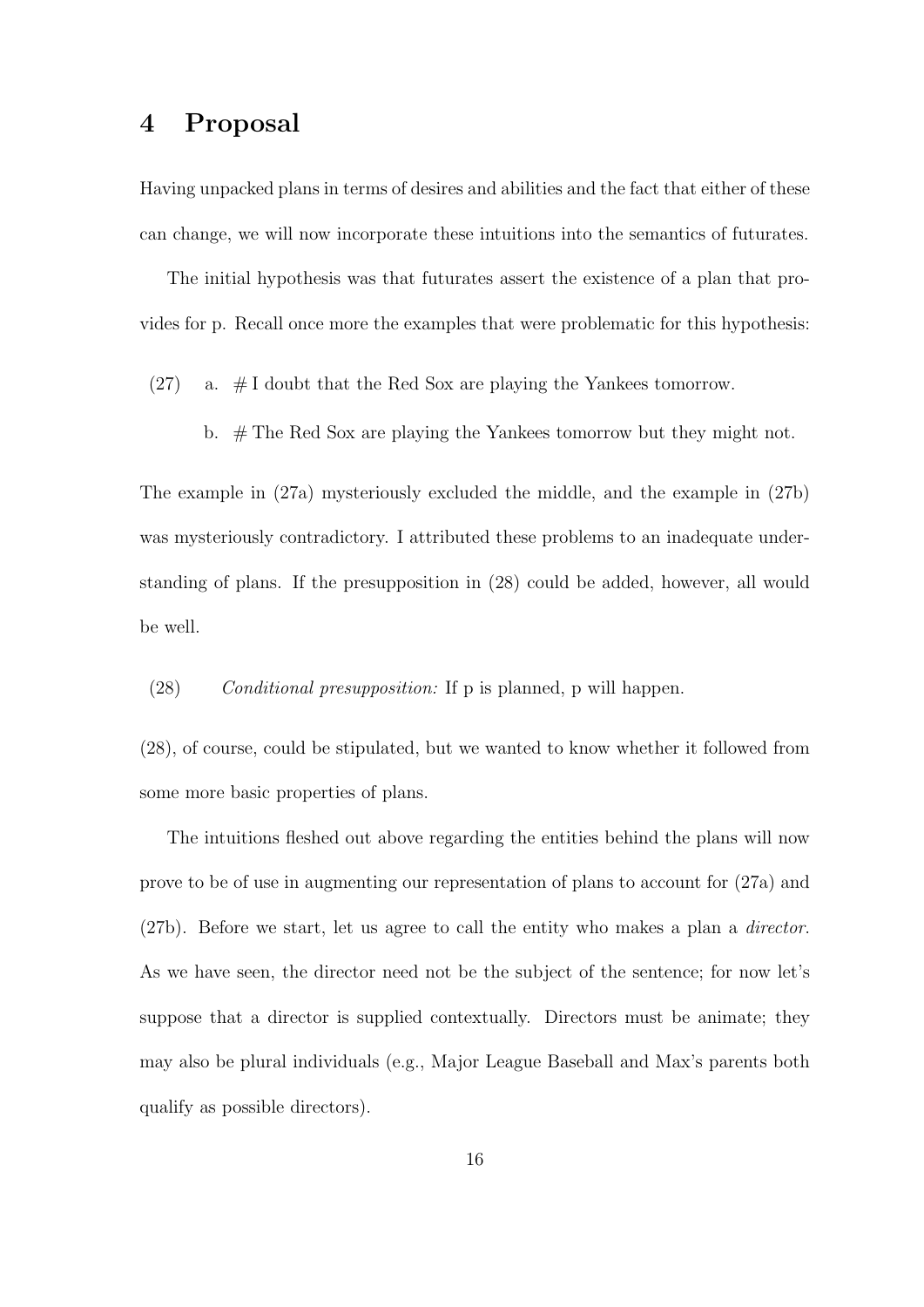A director for a proposition p, according to the intuitions detailed above, has at least two properties: the ability to ensure that p happens, and the commitment, or "net desire" to seeing that it does happen. I would like to propose that, in futurates, the former property is attributed to the director in a presupposition, and that the latter property is attributed to the director in the assertion, as stated informally in (29).

- (29) a. Direction presupposition: The director has the ability to ensure that a p-eventuality happens
	- b. Commitment assertion: The director is committed to a p-eventuality happening

In effect, the presupposition in (29) is a restatement of what I called the conditional presupposition, given above in (28). As with the conditional presupposition, this direction presupposition accounts for the fact that the middle is excluded. If it is presupposed that the contextually-supplied director has the ability to see that the eventuality is carried out, presupposition failure will rule out utterances such as The Red Sox are defeating the Yankees tomorrow, cases where we assume there could not be such a plan. This is as desired.

The second problem is also solved. The reason (27b) is a contradiction, on this proposal, is that the second conjunct contradicts an entailment of the first conjunct. The utterer of The Red Sox are playing the Yankees tomorrow presupposes that the plan for them to do so is made by someone who has the ability to see that such a plan is carried out (Major League Baseball, in this case). Combined with the assertion that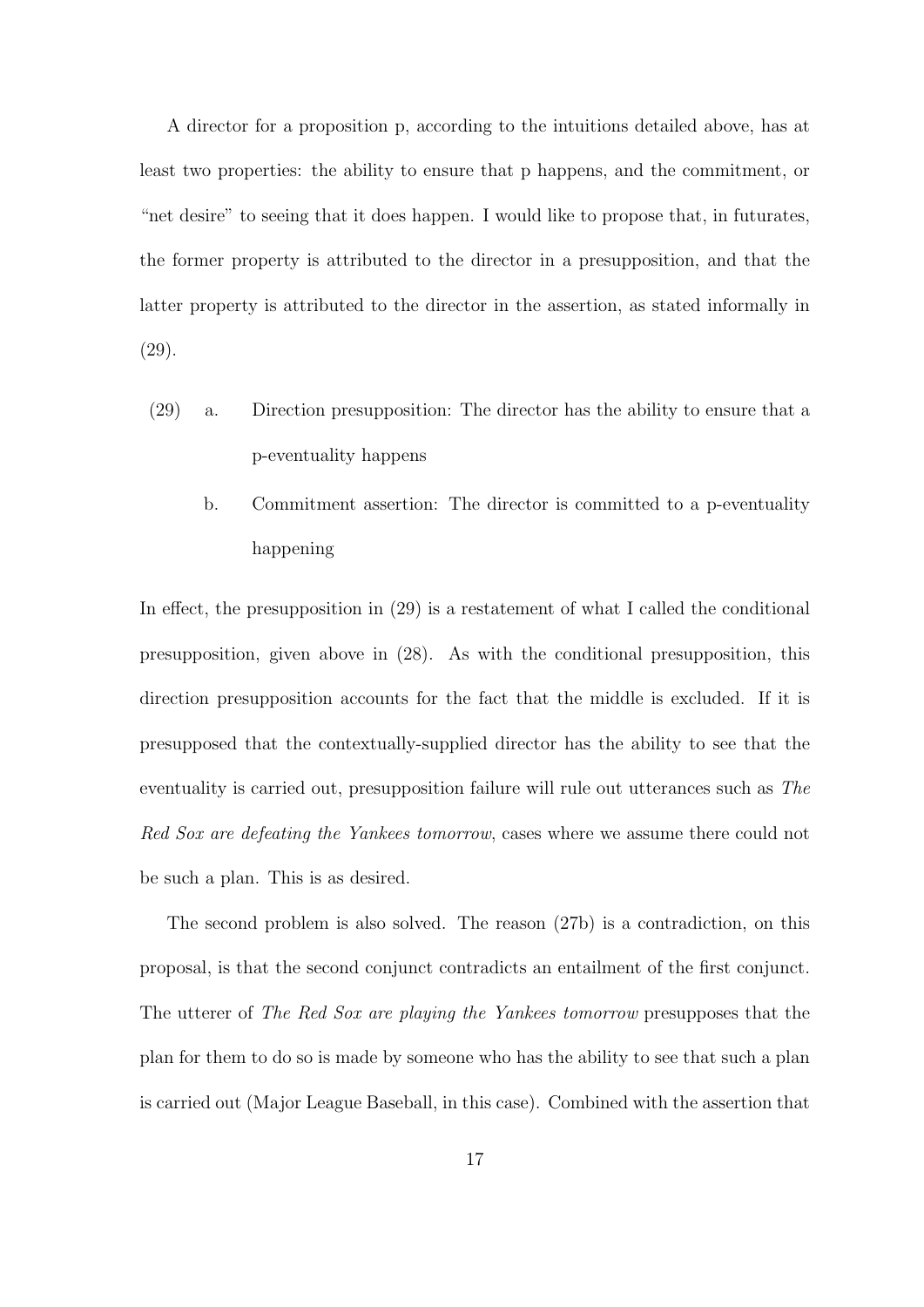there is such a plan, it is entailed that the plan will come to fruition. Thus it feels like a contradiction for the speaker to continue on to assert that it might not. However, if past tense affects the temporal location of both the director's commitments and the director's abilities, we still correctly predict it is not contradictory to say (30).

# (30) The Red Sox were playing the Yankees tomorrow, but then Major League Baseball changed its mind.

This is because we are only making a statement about what an entity's commitments and abilities were at some time in the past. Since either of these could have changed since then, the speaker is not committed to the belief that the eventuality did or will happen.

At this point we have a hypothesis about both the assertion and presupposition of futurates. To formalize it, let us define d directs p in w at t to capture the notion of the ability to make a valid plan, for use in presuppositions of futurates. This ability is the ability to ensure that, if d is committed to p's happening, d will happen. (Note that this formulation is quite similar to the conditional presupposition above.) The antecedent includes all cases where p is true on all the worlds in which d's commitments are satisfied; we discussed this earlier. The consequent, however, we have not discussed. How to express what will actually turn out to happen is not clear. It could be a metaphysical modal base with an empty ordering source, or a single future. We do not have any way to decide between these alternatives here, so I will just use the former option. Here, then, is a formal definition of direction.<sup>8</sup>

<sup>8</sup>For reasons of space, not to mention complexity, I will not further formalize the notions of commitment and ability.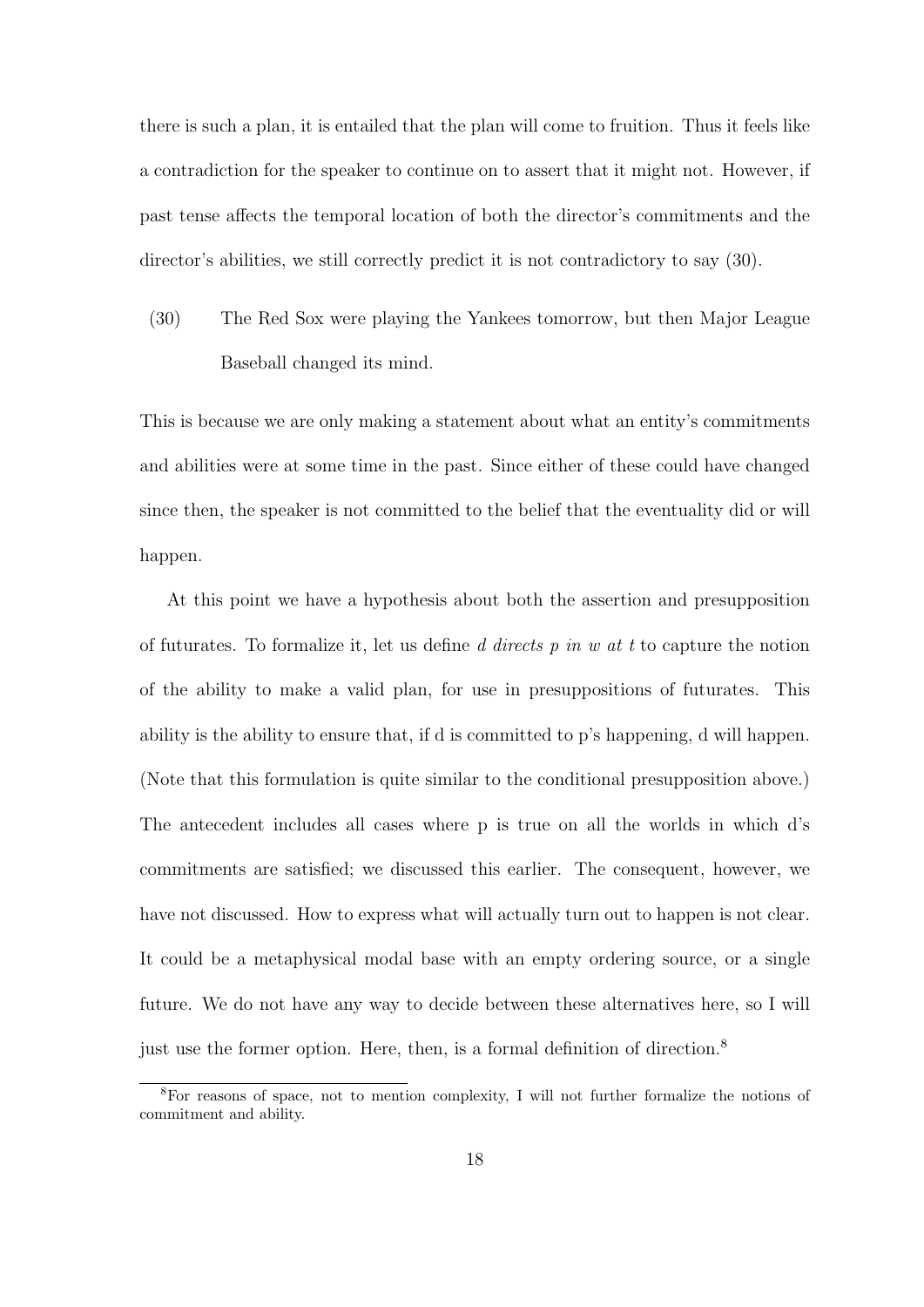$(31)$  An entity d *directs* a proposition p in w at t iff: ∀w', d has the same abilities in w' as in w: [∀w" metaphysically accessible from w'at t and consistent with d's commitments in  $w'$ at t: [∀w <sup>000</sup> metaphysically accessible from w at t:  $[\exists t' > t: [p(w'')(t')] \Leftrightarrow [\exists t'': > t: [p(w''')(t'')]]]]$ 

What this definition does is to take a set of worlds and say that there is a subset of that set, such that all the worlds in the subset agree with all the worlds in the larger set on a certain property.<sup>9</sup> The larger set is the entire set of metaphysically possible worlds, while the subset is the set of worlds consistent with the director's commitments (but still metaphysically accessible). The property is the property of there being some future time at which p is true on the world in question. Thus, whether the director's commitment-worlds have the property determines whether the entire set of metaphysically possible worlds has that property or not.<sup>10</sup> That is, what the director says, goes (or at least, is presupposed to go).

The presupposition of futurates is then simply the presupposition in (32):

#### (32) Direction presupposition: d directs p in w at t

The assertion is, still, that the future-oriented proposition p is consistent with d's commitments, i.e., maximally consistent with d's desires, in w at t.

<sup>9</sup>The double restriction to metaphysically accessible worlds is not redundant. Suppose, for instance, that d wants p and also wants not-p, and only p is metaphysically possible. If we were considering all of d's desire-worlds, d would not have an opinion about p. But intuitively, d does have an opinion about p in such a case.

 $10$ It is here that the Law of the Excluded Middle is incorporated: The worlds must all agree, whether on p or on not-p.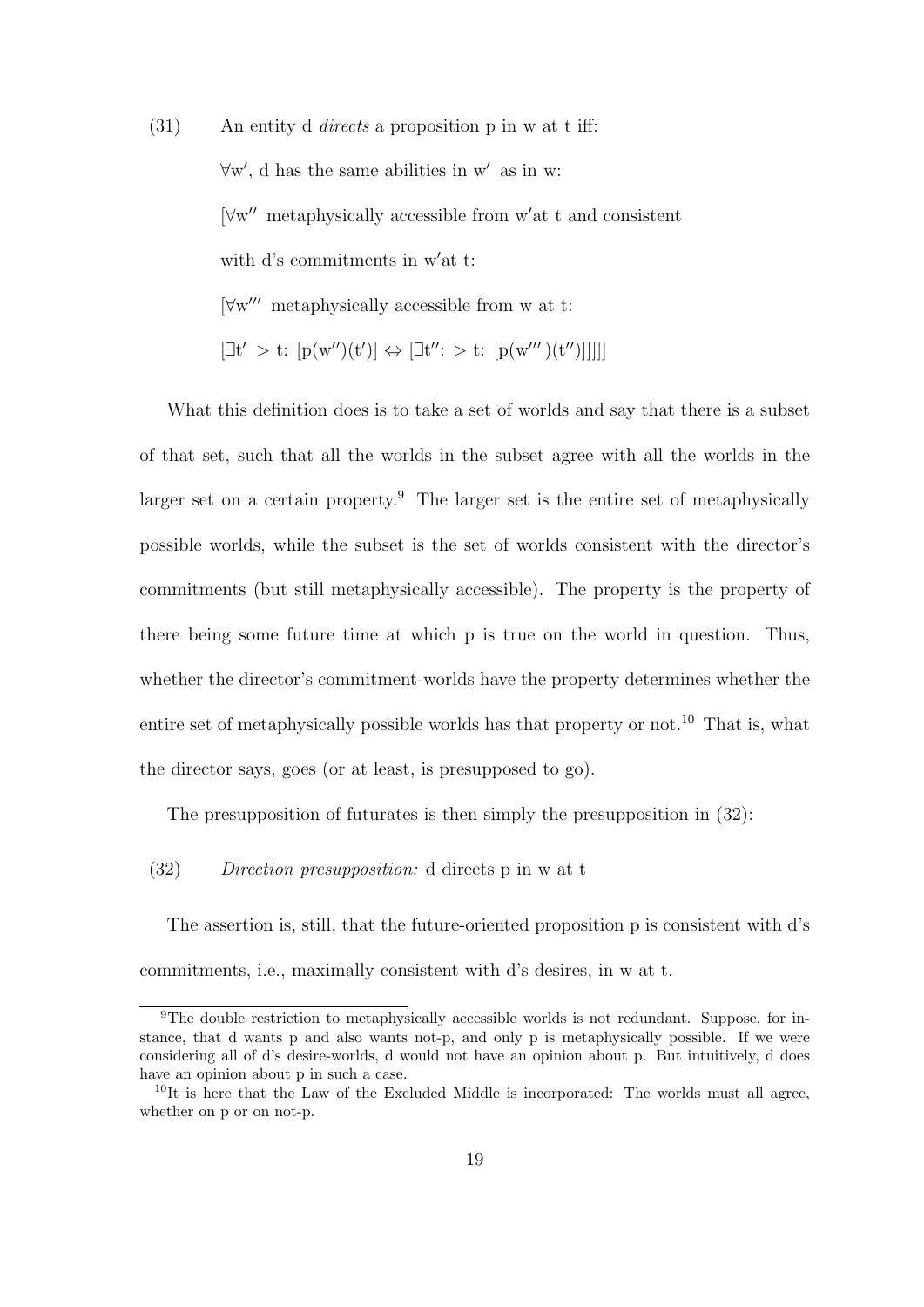#### (33) Commitment assertion: d is committed to p in w at t

And the meaning we want for the futurate operator is as follows.

 $(34)$  Op(d)(p)(w)(t) is defined iff d directs p in w at t. If defined,  $\text{OP}(d)(p)(w)(t) = 1$  iff d is committed to p in w at t.

To summarize: I have presented a denotation for a futurate operator that solves two problems of futurate meaning. The problems, I argued, indicated that we needed more information about what constitutes a plan. This information needed to be derived from more familiar semantic concepts, in order to facilitate the assimilation of futurate meanings to other imperfective meanings. Based on intuitions about plans, I employed the concept of a director, the entity who is able to make a p-eventuality come about. I argued that futurates presuppose that an entity d directs a proposition p, and that they assert that d is committed to p.

## 5 Further questions

One facet of this approach is that much of the meaning of futurates falls out from our real-world intuitions about plans. Since these intuitions led us to a modal semantics, complete with ordering sources and ceteris paribus conditions, we are then in a position to ask how the modality in futurate progressives can be assimilated to the modality in non-futurate progressives. Progressive achievements (Rothstein, 2000) further complicate the question; in English, they alone among progressives have future orientation in the absence of a flavor of planning, as the contrast in  $(35)$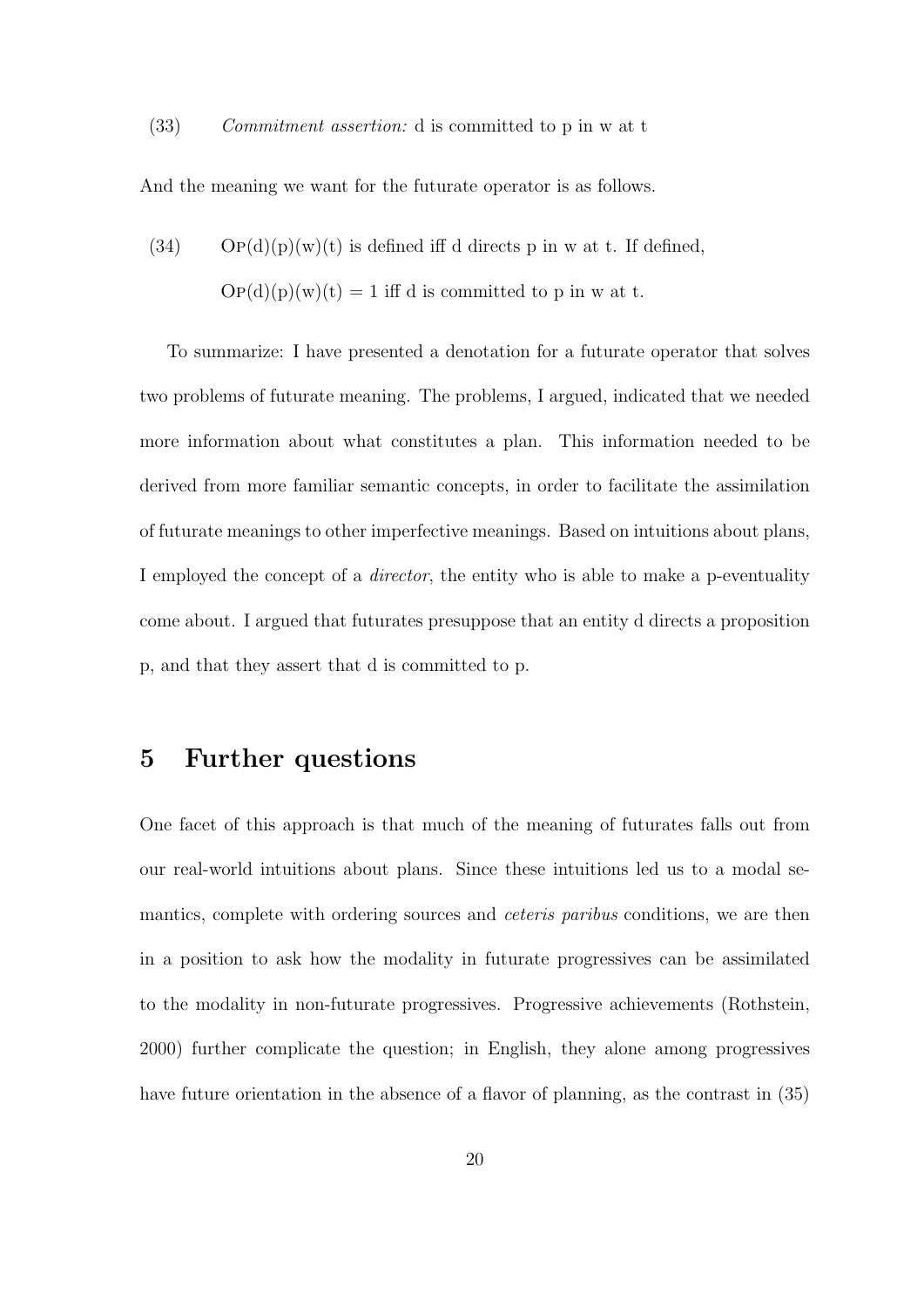demonstrates.

- (35) a. The sun is rising soon.
	- b.  $#$  It is raining soon.

This fact should not, however, cause us to abandon the preceding discussion of plans in futurates. Instead it should make us wonder what the differences and similarities are between plans, which have to do with an animate entity's force of will, and natural forces, which cause the sun to rise or rain to fall. Since real-world considerations have already entered into the discussion, perhaps a greater understanding of the facts about natural forces might help provide an explanation for the contrast in (35).

# References

Binnick, Robert I. 1991. Time and the verb. Oxford: Oxford University Press.

- Cipria, Alicia, and Craige Roberts. 2000. Spanish *imperfecto* and *pretérito*: Truth conditions and aktionsart effects in a Situation Semantics. Natural Language Semantics 8.
- Copley, Bridget. 2002. The semantics of the future. Doctoral Dissertation, MIT. In press in Routledge's Outstanding Dissertations in Linguistics series.

Dowty, David. 1979. *Word meaning and montague grammar*. Dordrecht: Reidel.

- van Fraassen, B. 1966. Singular terms, truth-value gaps, and free logic. Journal of Philosophy 63:481–495.
- Heim, Irene. 1992. Presupposition projection and the semantics of attitude verbs. Journal of Semantics 9:183–221.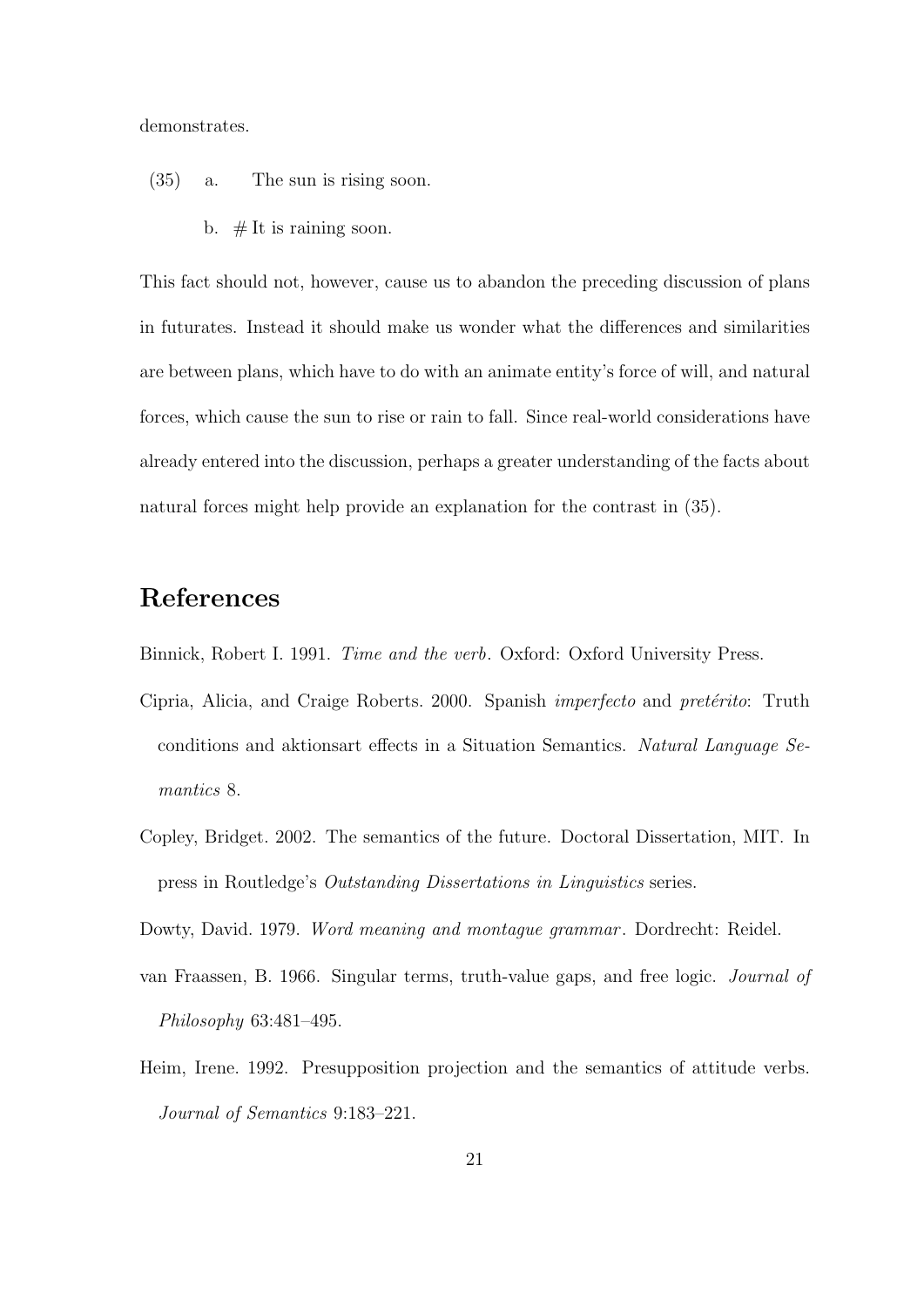Huddleston, Rodney. 1977. The futurate construction. Linguistic Inquiry 8:730–736.

- Karttunen, Lauri. 1974. Presupposition and linguistic context. Theoretical Linguistics 1:181–194.
- Kratzer, Angelika. 1991. Modality. In Semantics: An international handbook of contemporary research, ed. A von Stechow and D. Wunderlich. Berlin: de Gruyter.
- Lakoff, George. 1971. Presupposition and relative well-formedness. In semantics., ed.

L. A. Jacobvits D. Steinberg. Cambridge, UK: Cambridge University Press.

Landman, Fred. 1992. The progressive. Natural Language Semantics 1:1–32.

Lewis, David. 1986. On the plurality of worlds. Oxford: Blackwell.

- Portner, Paul. 1998. The progressive in modal semantics. Language 74:760–87.
- Prince, Ellen. 1971. Futurate be-ing, or Why Yesterday morning, I was leaving tomorrow on the Midnight Special is OK. Unpublished ms. read at the 1973 Summer Meeting of the Linguistic Society of America.
- Rothstein, Susan. 2000. Towards understanding progressive achievments. Bar-Ilan University MS.
- Stalnaker, Robert. 1968. A theory of conditionals. Philosophia 5:269–286.
- Thomason, Richmond. 1970. Indeterminist time and truth-value gaps. Theoria 36:264–281.
- Vetter, David C. 1973. Someone solves this problem tomorrow. Linguistic Inquiry 4:1:104–108.